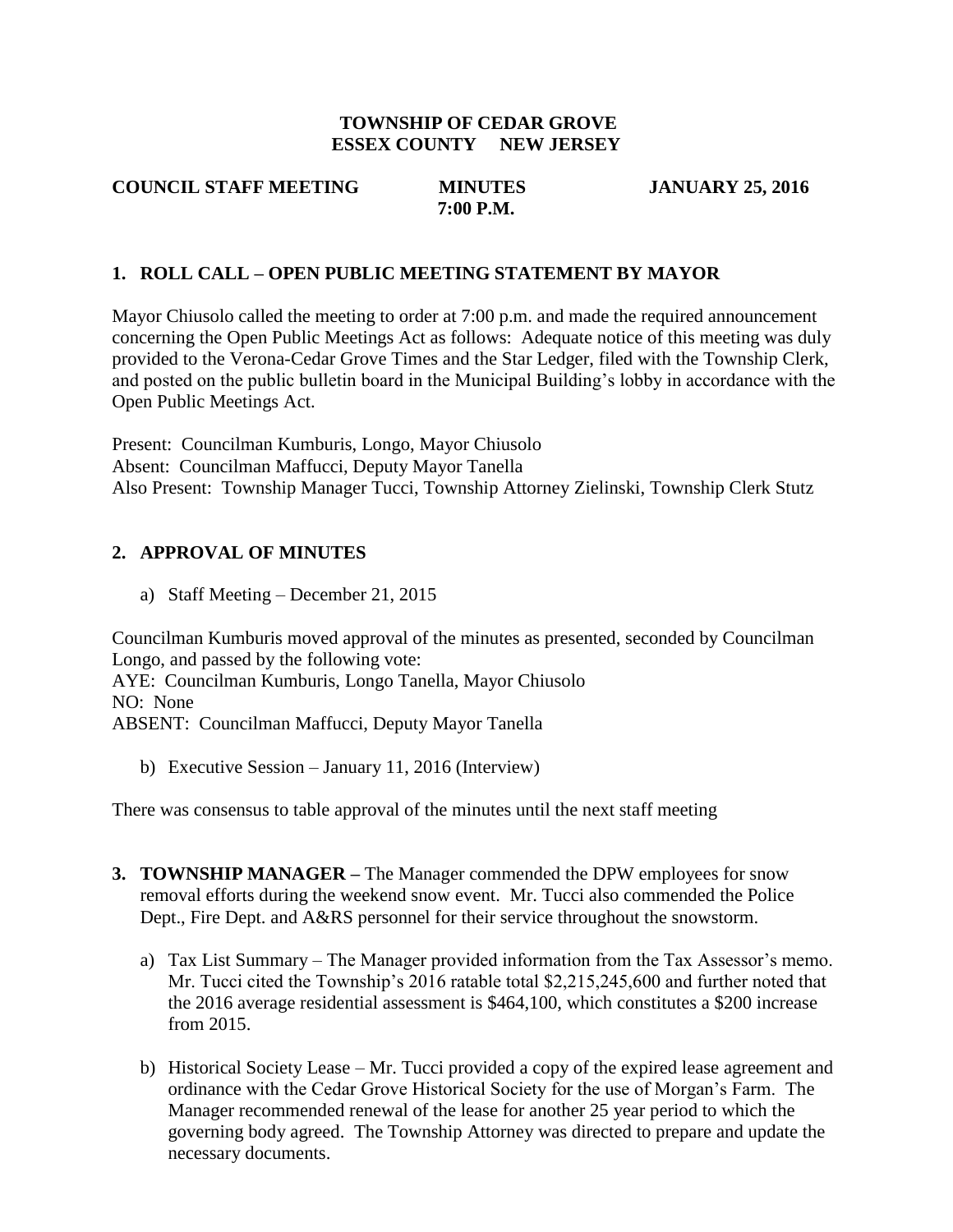c) Budget Hearing Schedule – The Manager confirmed the budget hearings schedule (Tuesday and Wednesday 2/2 and 2/3 at 5:00 p.m.)

Mr. Tucci noted the passing of Community Pool Manager and resident Lou Manganiello.

- **4. TOWNSHIP ATTORNEY** Attorney Zielinski provided a memo regarding concerns raised in conjunction with a proposed ordinance to prohibit sale of weapons from a home business.
- **5. TOWNSHIP CLERK** The Clerk provided an explanation for the resolutions on the agenda pertaining to transfer of an ABC license.

### **6. COUNCIL REPORTS**

Mayor Chiusolo commented on Sen. O'Toole's decision not to seek re-election and requested that the governing body present Sen. O'Toole a plaque in appreciation of his service to the Township. Mayor Chiusolo advised that the joint meeting with Mayor Kazmark of Woodland Park, the Mayor of Little Falls and Congressman Frelinghuysen is scheduled to take place on 2/5. Mayor Chiusolo reported being contacted by a resident regarding snow removal concerns around school property. Mayor Chiusolo suggested that revisit snow removal agreements currently in place with the Board of Education, to which the governing body agreed. Mayor Chiusolo also noted that he received numerous positive comments from residents regarding snow removal efforts during the weekend snow storm.

#### **7. NEW BUSINESS**

a) To consider introduction of Pending Ordinance #16-790, Amending Chapter 268 of the Township Code

The following ordinance was read by title only:

### **Pending Ordinance No. 16-790**

## **AN ORDINANCE AMENDING PART II ENTITLED "GENERAL LEGISLATION," CHAPTER 268 ENTITLED "ZONING," ARTICLE IV ENTITLED "GENERAL REGULATIONS"**

**WHEREAS,** pursuant to N.J.S.A. 40:48-1, the governing body of every municipality may make, amend, repeal and enforce ordinances to regulate and prohibit the sale and use of guns, pistols, firearms, and fireworks of all descriptions; and

**WHEREAS,** pursuant to N.J.S.A. 40:48-1, the governing body of every municipality may make, amend, repeal and enforce ordinances to regulate, in conformity with the statutes of this State, the manufacture, storage, sale, keeping or conveying of gunpowder, nitroglycerine, dynamite and other explosives; and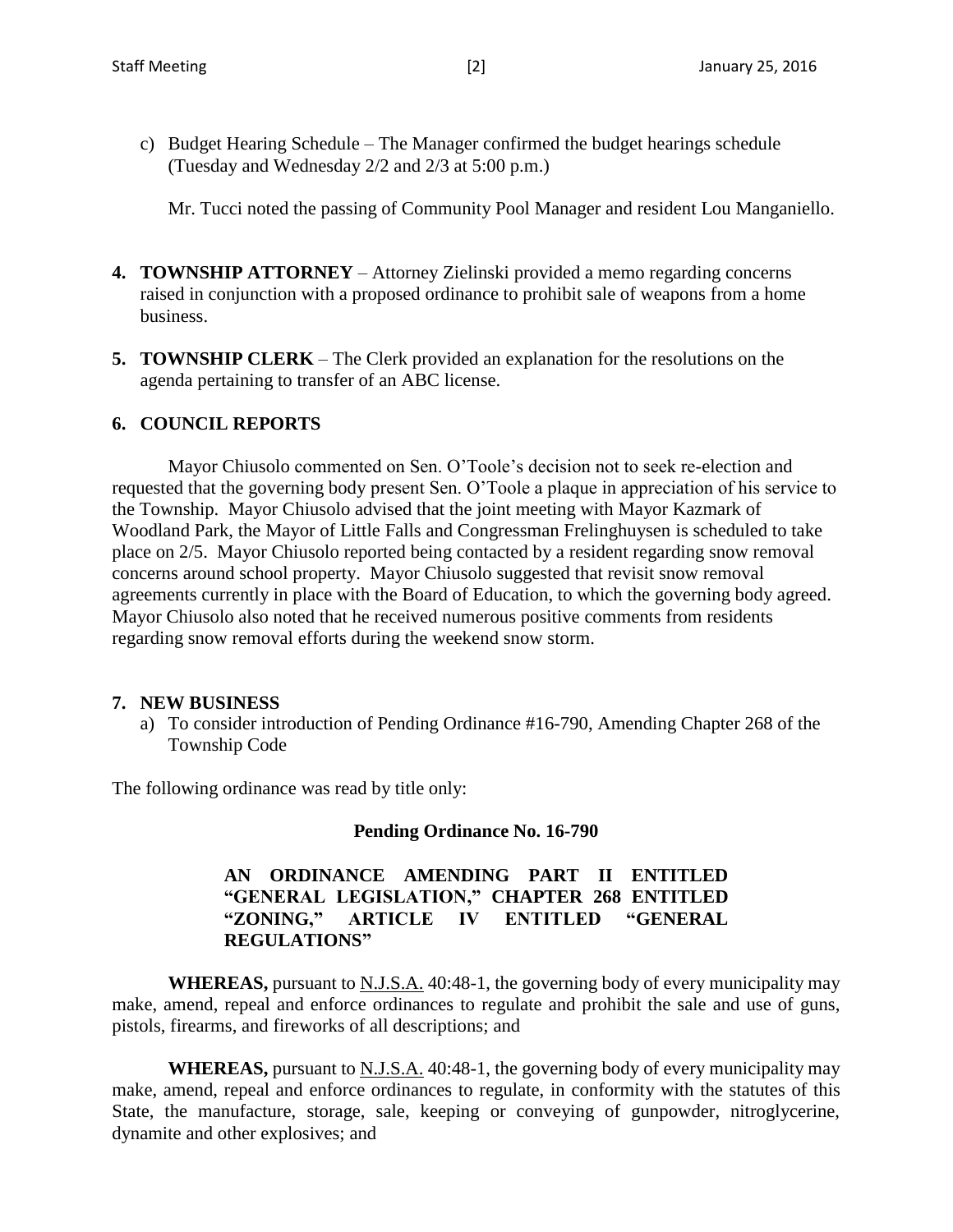**WHEREAS**, pursuant to N.J.S.A. 40:48-2, the governing body of a municipality may make, amend, repeal, and enforce such other ordinances, regulations, rules and by-laws not contrary to the laws of this state or of the United States, as it may deem necessary and proper for the good of government, order and protection of person and property, and for the preservation of the public health, safety and welfare of the municipality and its inhabitants, and as may be necessary to carry into effect the powers and duties conferred and imposed by this subtitle, or by any law; and

**WHEREAS,** pursuant to N.J.S.A. 40:55D-62, the governing body of a municipality may adopt or amend a zoning ordinance relating to the nature and extent of the uses of land in connection with its police power exercised for the public welfare; and

**WHEREAS**, the Township of Cedar Grove (the "Township") finds the implications for public safety and the public welfare warrant regulating the sale of guns, pistols, firearms, and fireworks from a home occupation as defined by the Township Code; and

**WHEREAS**, the Township of Cedar Grove (the "Township") finds the implications for public safety and the public welfare warrant regulating the manufacture, storage, sale, keeping or conveying of gunpowder, nitroglycerine, dynamite and other explosives from a home occupation as defined by the Township Code; and

**WHEREAS**, the Township wishes to amend Part II of *The Township of Cedar Grove Municipal Code* entitled "General Legislation," Chapter 268 entitled "Zoning," Article IV, entitled "General Regulations" to further the goal of promoting public safety and the public welfare; and

**NOW, THEREFORE, BE IT ORDAINED,** BY THE TOWNSHIP COUNCIL OF THE TOWNSHIP OF CEDAR GROVE, as follows:

#### **Section 1.**

Part II of *The Township of Cedar Grove Municipal Code* entitled "General Legislation," Chapter 268 entitled "Zoning," Article IV, entitled "General Regulations," Subsection 10.9 entitled "Home occupations" is amended, such that it states:

### **§268-10.9. Home Occupations.**

1) Home occupations shall be compatible with the underlying residential use of the properties and the neighborhoods in which they are located. No home occupation shall impair the residential character of the dwelling or neighborhood in which it is located. Home occupations shall be permitted as an accessory use in all one-family residential zones, except as provided in subsection 2, below, in accordance with the following standards:

**. . .**

- 2) The following home occupations shall be prohibited:
	- A. Any use which shall constitute a threat to public health, safety, welfare, or morals.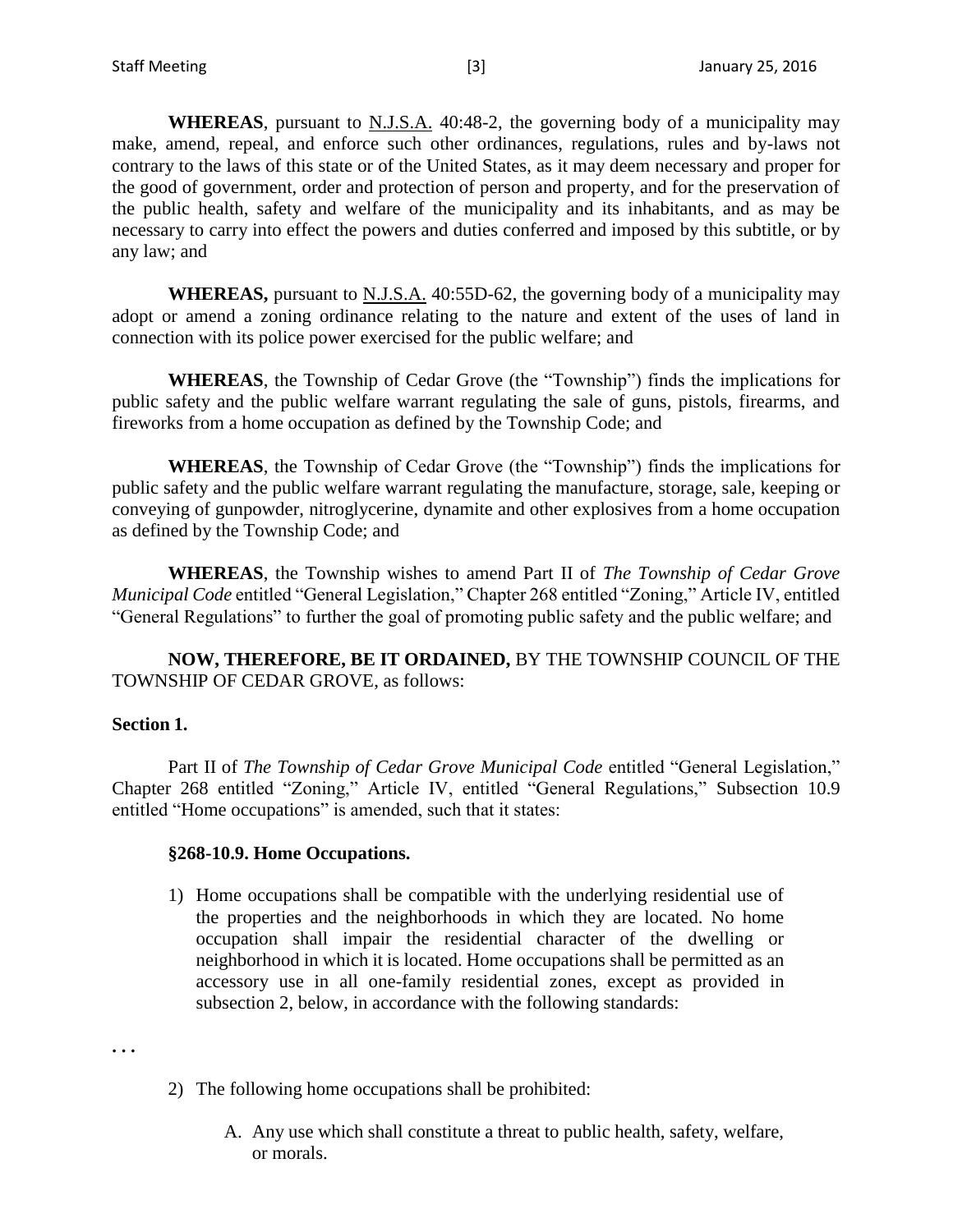- B. Any illegal or illicit use.
- C. The sale, lease, or rental of guns, pistols, firearms, and fireworks of all descriptions.
- D. The manufacture, storage, sale, keeping, or conveying of gunpowder, nitroglycerine, dynamite, and other explosives;

### **Section 2:**

All ordinances of the Township of Cedar Grove which are inconsistent with the provisions of this Ordinance are hereby repealed as to the extent of such inconsistency.

#### **Section 3.**

Should any section, clause, sentence, phrase or provision of this Ordinance be declared unconstitutional or invalid by a Court of competent jurisdiction, such decision shall not affect the remaining portions of this Ordinance.

### **Section 4.**

The Township Clerk is hereby directed to publish notice of the proposed ordinance pursuant to N.J.S.A. 40:49-2.1.

#### **Section 5.**

After introduction, the Township Clerk is hereby directed to submit a copy of the within Ordinance to the Planning Board of the Township of Cedar Grove for its review in accordance with N.J.S.A. 40:55D-26 and N.J.S.A. 40:55D-64. The Planning Board is directed to make and transmit to the Governing Body, within 35 days after referral, a report including identification of any provisions in the proposed ordinance which are inconsistent with the master plan and recommendations concerning any inconsistencies and any other matter as the Planning Board deems appropriate.

### **Section 6.**

This Ordinance shall take effect upon final passage, adoption, and publication in the manner prescribed by law.

Following discussion, there was consensus to table introduction of Pending Ordinance No. 16- 790 until the next public meeting (2/8).

b) To consider resolution concerning appointment of Recreation Advisory Board members

The following resolution had been posted on the bulletin board, and a brief synopsis was given by the Township Clerk: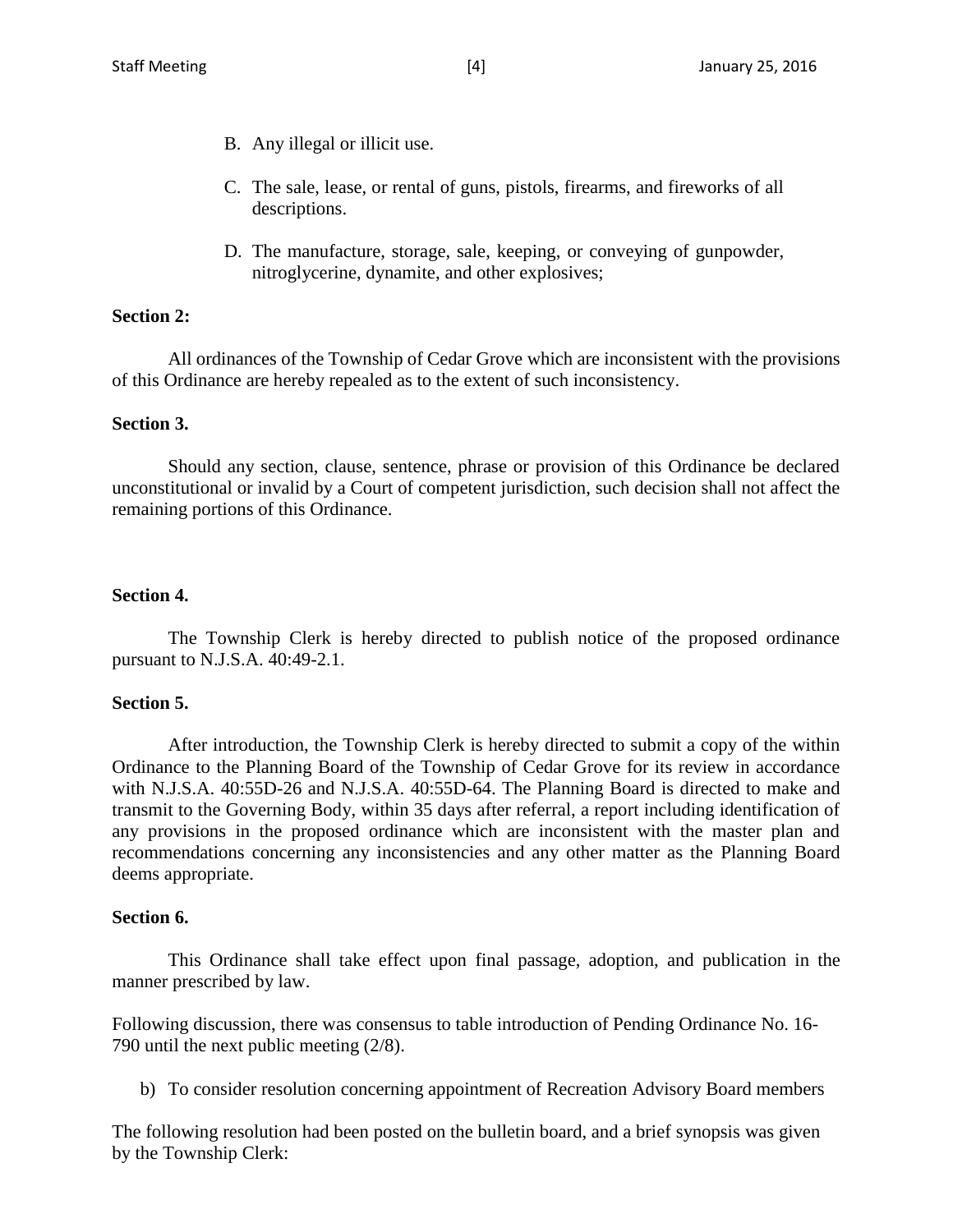**BE IT RESOLVED** by the Township Council of the Township of Cedar Grove, County of Essex, New Jersey, that Rob DiMattia and Kevin Brown be appointed as members of the Recreation Advisory Board to fill an unexpired terms, effective immediately and terminating December 31, 2017 and December 31, 2018 respectively.

Councilman Longo moved adoption of the resolution, seconded by Councilman Kumburis and passed by the following vote: AYE: Councilman Kumburis, Longo, Mayor Chiusolo NO: None ABSENT: Councilman Maffucci, Deputy Mayor Tanella

c) To consider resolution concerning appointment of Zoning Board member

The following resolution had been posted on the bulletin board, and a brief synopsis was given by the Township Clerk:

**BE IT RESOLVED** by the Township Council of the Township of Cedar Grove, County of Essex, New Jersey, that Cheryl Brown be appointed as a member of the Zoning Board Adjustment to fill an unexpired term, effective immediately and terminating June 30, 2016.

INTRODUCED BY: Councilman Longo SECONDED BY: Councilman Kumburis

Councilman Longo moved adoption of the resolution, seconded by Councilman Kumburis, and passed by the following vote: AYE: Councilman Kumburis, Longo, Mayor Chiusolo NO: None ABSENT: Councilman Maffucci, Deputy Mayor Tanella

d) To consider resolution concerning rescindment of person-to-person transfer of ABC license

The following resolution had been posted on the bulletin board, and a brief synopsis was given by the Township Clerk:

WHEREAS, the Township Council of the Township of Cedar Grove approved the person to person of Plenary Retail Consumption License No. 0704-33-011-006 on January 11, 2016; and

WHEREAS, the transfer application had been amended to include a place to place transfer for extension of premises; and

WHEREAS, the resolution of January 11, 2016 omitted the approval of the place to place transfer; and

WHEREAS, a single application for a person to person and place to place transfer of a Plenary Retail Consumption License must be approved simultaneously.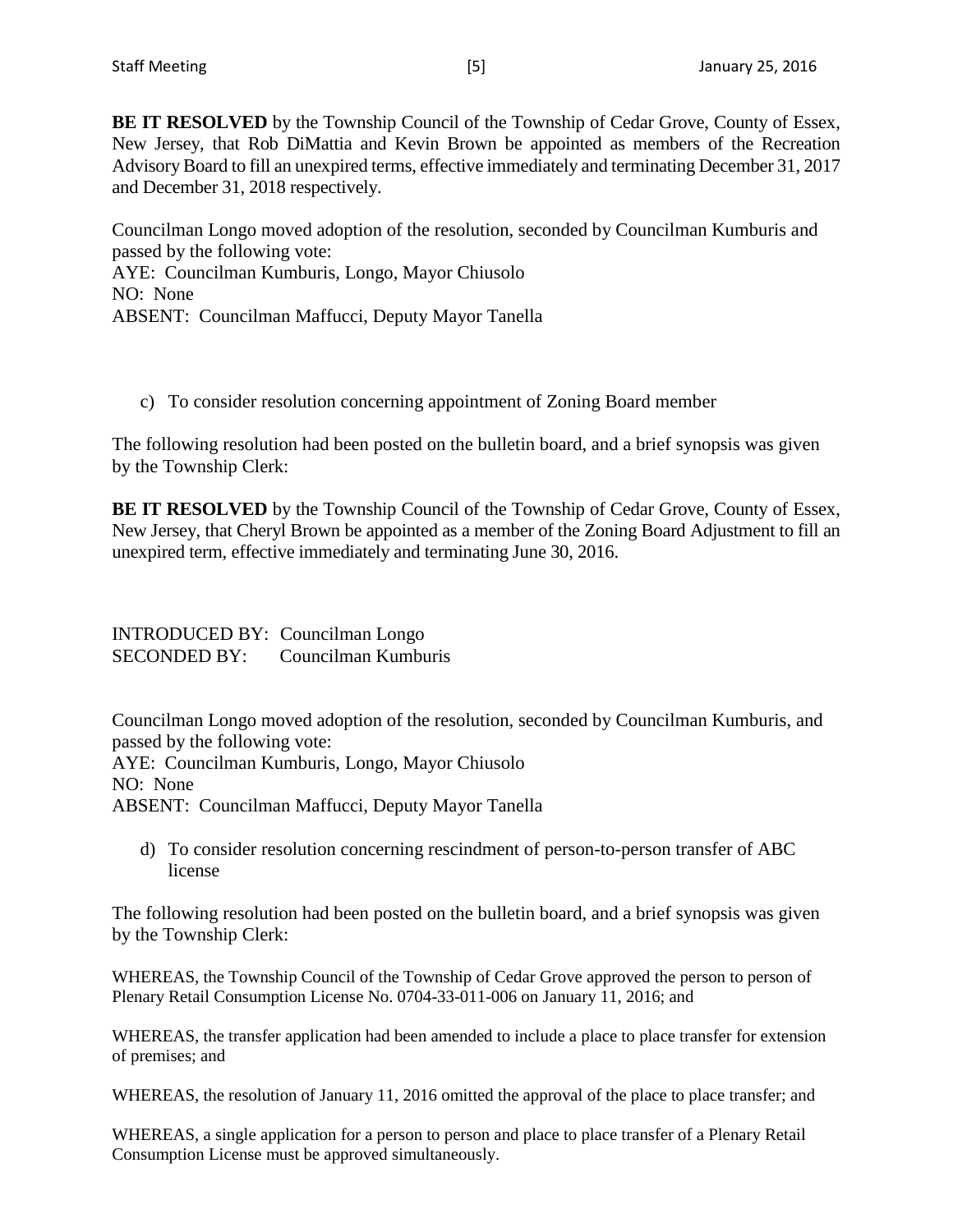NOW, THEREFORE BE IT RESOLVED that the resolution of approval dated January 11, 2016 for the person to person transfer of Plenary Retail Consumption License No. 0704-33-011-006 is hereby rescinded.

Councilman Kumburis moved adoption of the resolution, seconded by Councilman Longo, and passed by the following vote:

AYE: Councilman Kumburis, Longo, Mayor Chiusolo NO: None ABSENT: Councilman Maffucci, Deputy Mayor Tanella

e) To consider resolution concerning approval of person-to-person and place-to-place transfer of an ABC license

The following resolution had been posted on the bulletin board, and a brief synopsis was given by the Township Clerk:

WHEREAS, an application has been filed for a person to person and place to place transfer of Plenary Retail Consumption License No. 0704-33-011-006, heretofore issued to The Gourmet Group, LLC for premises located at 505 Pompton Avenue, Cedar Grove, New Jersey;

WHEREAS, the application was amended to include a place-to-place transfer for the extension of premises located at 505 Pompton Ave., Cedar Grove, New Jersey;

WHEREAS, the submitted application and amendment form is complete in all respects, the transfer fees have been paid, and the license has been properly renewed for the current license term;

WHEREAS, the applicant is qualified to be licensed according to all standards established by Title 33 of the New Jersey Statutes, regulations promulgated thereunder, as well as pertinent local ordinances and conditions consistent with Title 33;

WHEREAS, the applicant has disclosed and the issuing authority reviewed the source of all funds used in the purchase of the license and the licensed business and all additional financing obtained in connection with the license business;

NOW, THEREFORE, BE IT RESOLVED that the Township Council of the Township of Cedar Grove does hereby approve, effective January 25, 2016 the person to person and place to place transfer of the aforesaid Plenary Retail Consumption License to Caidie, LLC, for expansion of premises at 505 Pompton Avenue, Cedar Grove, New Jersey, to include the outside patio area, and does hereby direct the Township Clerk to endorse the license certificate to the new ownership as follows: "This license, subject to all its terms and conditions, is hereby transferred to Caidie, LLC at 505 Pompton Avenue, Cedar Grove, New Jersey effective January 25, 2016."

Councilman Kumburis moved adoption of the resolution, seconded by Councilman Longo, and passed by the following vote:

AYE: Councilman Kumburis, Longo, Mayor Chiusolo NO: None

ABSENT: Councilman Maffucci, Deputy Mayor Tanella

f) To consider resolution concerning award of contract for professional services for special legal counsel – Jeffrey R. Surenian and Associates, LLC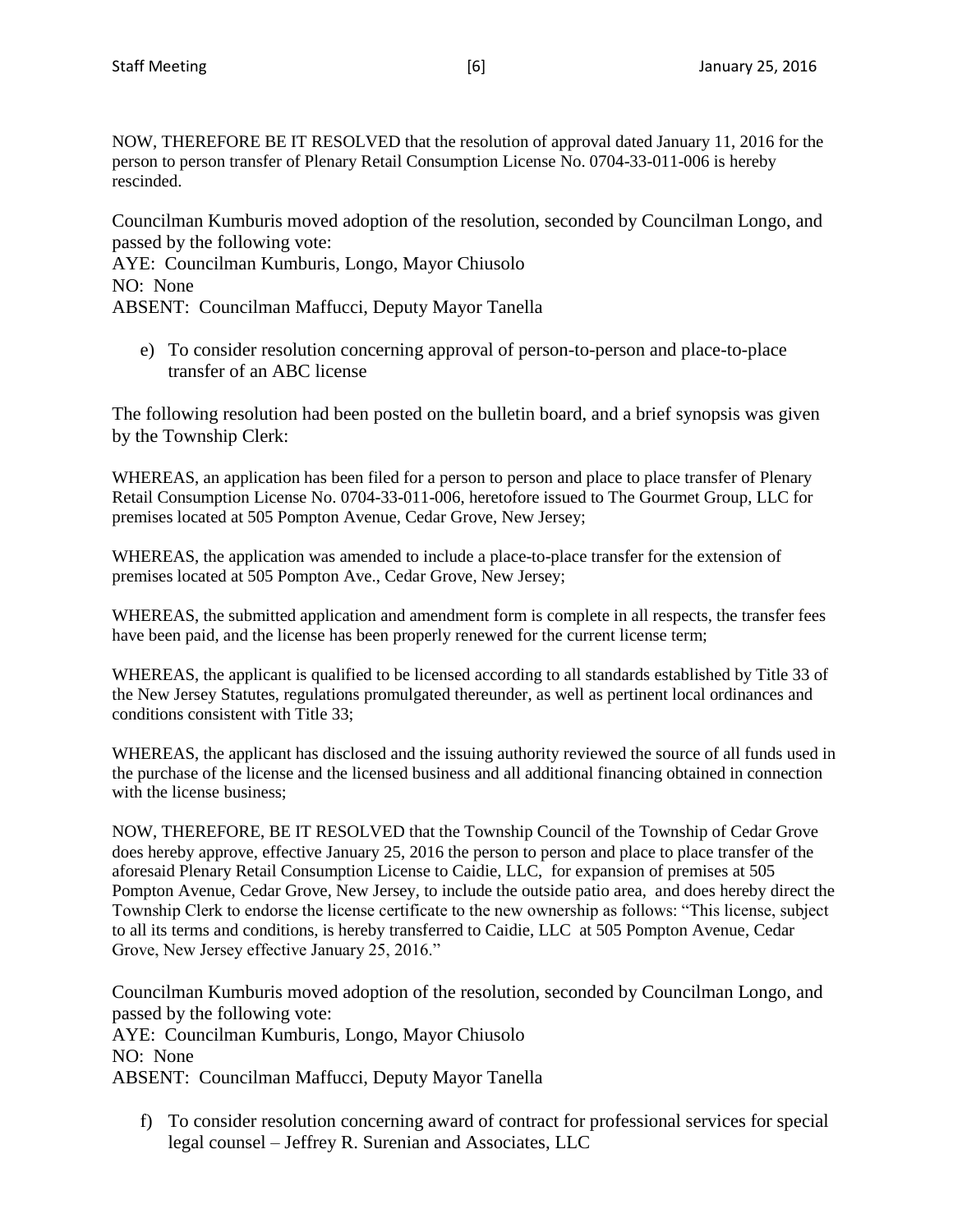The following resolution had been posted on the bulletin board, and a brief synopsis was given by the Township Clerk:

**WHEREAS,** there exists a need for the re-appointment of special legal counsel for affordable housing for the Township of Cedar Grove, and funds are available for this purpose; and

**WHEREAS,** the Township of Cedar Grove desires to enter into an agreement with Jeffrey R. Surenian and Associates, LLC in conjunction with a specific legal matter concerning affordable housing; and

**WHEREAS,** N.J.S.A. 40A:11-5 states "no local unit be required to advertise for bids for professional services"; and

**WHEREAS,** fees for said services shall be paid on an hourly rate basis ranging from \$70.00-\$185.00 per hour in accordance with said agreement; and

**WHEREAS,** funds are available in the 2016 municipal budget.

**NOW, THEREFORE, BE IT RESOLVED** by the Township Council of the Township of Cedar Grove that it does hereby appoint Jeffrey R. Surenian and Associates, LLC to serve as special legal counsel commencing January 1, 2016 and terminating December 31, 2016; and

**BE IT FURTHER RESOLVED** that the appropriate Township officials be authorized to execute and agreement; and

**BE IT FURTHER RESOLVED** that notice of this agreement shall be published in accordance with law.

Councilman Kumburis moved adoption of the resolution, seconded by Councilman Longo, and passed by the following vote: AYE: Councilman Kumburis, Longo, Mayor Chiusolo NO: None ABSENT: Councilman Maffucci, Deputy Mayor Tanella

g) To consider resolution concerning re-appointment of Planning Board members

The following resolution had been posted on the bulletin board, and a brief synopsis was given by the Township Clerk:

**BE IT RESOLVED** by the Township Council of the Township of Cedar Grove, County of Essex, New Jersey, that Ann C. Mega be re-appointed as a member of the Planning Board for a four-year term, effective January 1, 2016 and terminating December 31, 2019.

**BE IT FURTHER RESOLVED** that Richard Hamilton be re-appointed as the Class II member of the Planning Board for a one-year term, effective January 1, 2016 and terminating December 31, 2016.